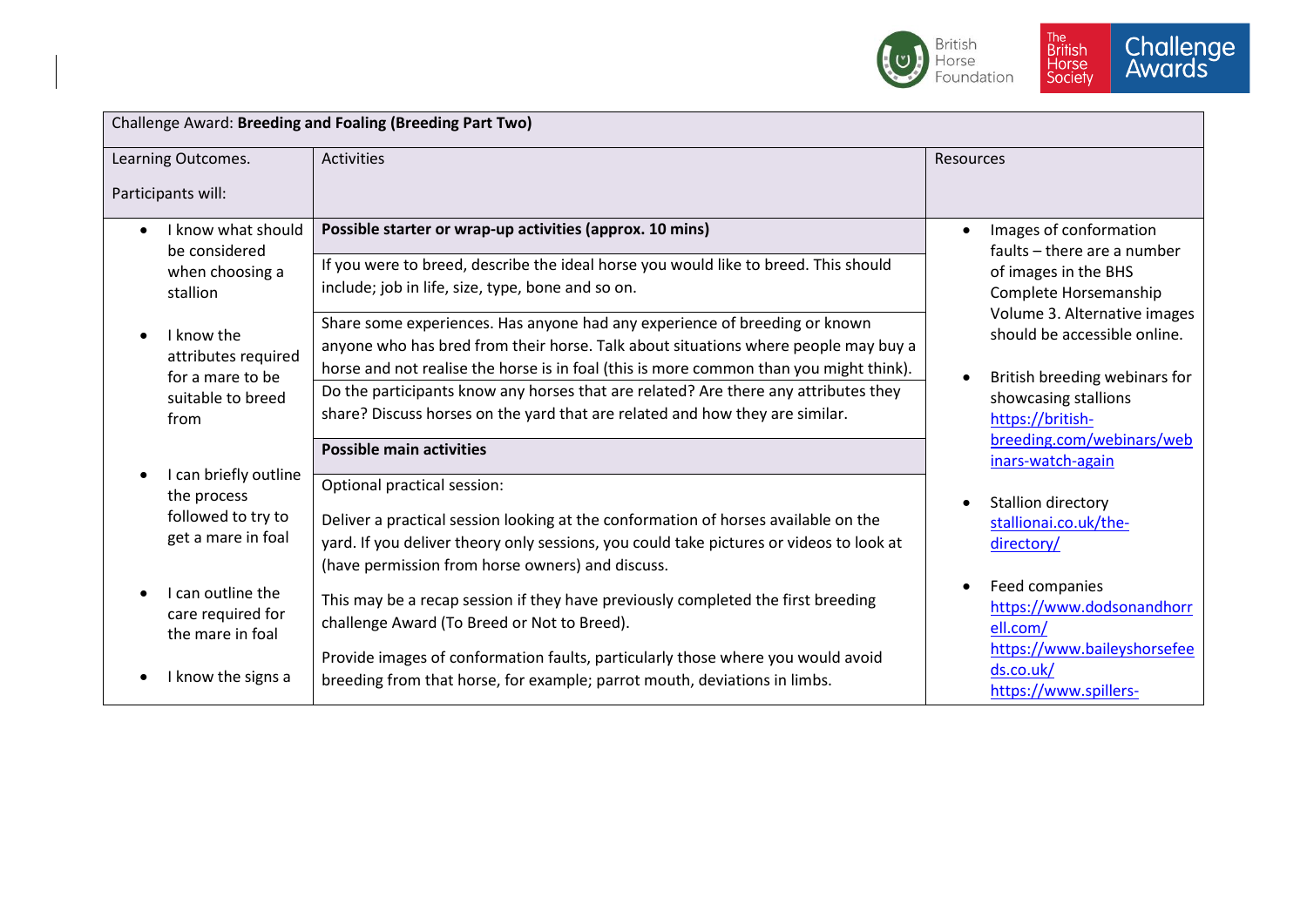

| mare is about to<br>foal                                                                                                                | Ask participants to bring a picture of their favourite mare to the session or provide<br>some images of mares that participants can use.                                                                                                                                                                                                                                                                                                                                            | feeds.com/<br>https://saracenhorsefeeds.c                                                                                                                                                                                                                      |
|-----------------------------------------------------------------------------------------------------------------------------------------|-------------------------------------------------------------------------------------------------------------------------------------------------------------------------------------------------------------------------------------------------------------------------------------------------------------------------------------------------------------------------------------------------------------------------------------------------------------------------------------|----------------------------------------------------------------------------------------------------------------------------------------------------------------------------------------------------------------------------------------------------------------|
| I can outline the<br>foaling process                                                                                                    | From the picture analyse the mare's strengths and areas for improvement. Make a<br>list of features and then when choosing a stallion, you can consider the stallion's                                                                                                                                                                                                                                                                                                              | om/<br>https://www.dengie.com/                                                                                                                                                                                                                                 |
| I know the                                                                                                                              | features, so they complement the mare. For example; if a mare has a long back - look<br>for a stallion with a short back. However, beware of going for extreme opposites, as                                                                                                                                                                                                                                                                                                        | Feed bags with ingredient list                                                                                                                                                                                                                                 |
| timelines to be<br>aware of during<br>and after foaling<br>I am aware of some<br>potential problems<br>that can occur<br>during foaling | the foal could inherit one or other extreme.<br>Now look through stud books, websites, and videos of stallion profiles with<br>participants. Each participant can then choose a suitable stallion for their mare. They<br>should take into consideration; temperament, conformation, movement, and<br>performance, all of which should complement the mare for the job intended of the<br>foal.<br>British Breeding have several online showcases of stallions (link on the right). | Images of signs the mare is<br>going to foal (for example,<br>waxing up), refer to images<br>in the Challenge booklet -<br>there are a number of<br>images in the BHS Complete<br>Horsemanship Volume 4.<br>Alternative images should be<br>accessible online. |
|                                                                                                                                         | Go through the process required to put a mare in foal, including pre breeding tests,<br>and a time plan of what time of year to start and why.                                                                                                                                                                                                                                                                                                                                      | Foaling kit                                                                                                                                                                                                                                                    |
|                                                                                                                                         | Describe the different methods of covering including pros and cons for each method.<br>For example, AI with frozen semen - available for use anytime once stored correctly,<br>some stallion's semen does not freeze well, and some mares do not readily take with<br>frozen semen.<br>Discuss the methods they may choose with the mare they discussed in the previous<br>session.                                                                                                 | Video clips of each foaling<br>stage - refer to part two<br>foaling the mare (can be<br>found within webinar) -<br>Twemlows 2020<br>https://british-<br>breeding.com/webinars/web                                                                              |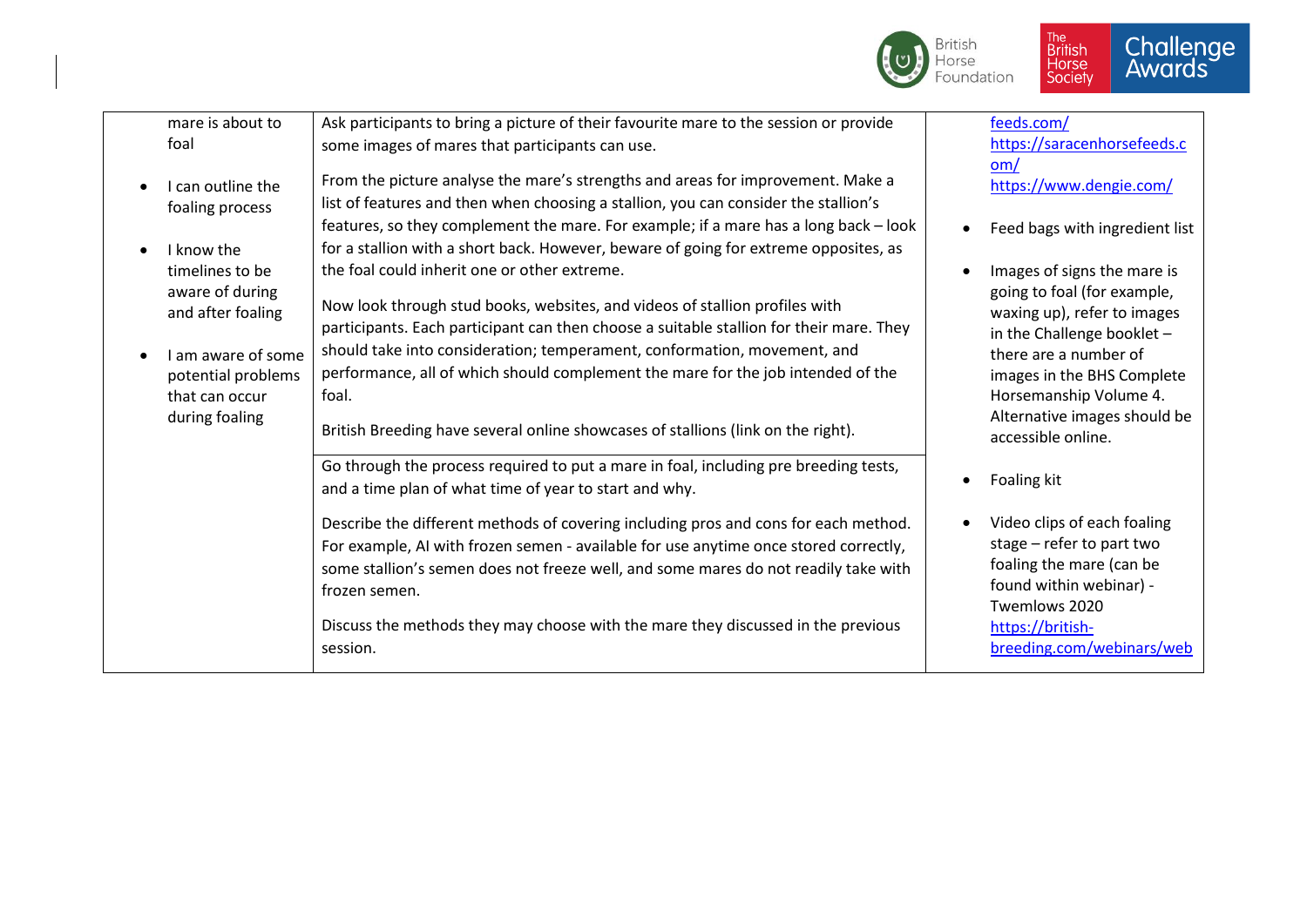

| Go through management of the in-foal mare.                                                                                                                                                                                                                                                                                                                                                                                                                     | inars-watch-again                                                                                                                                                                               |
|----------------------------------------------------------------------------------------------------------------------------------------------------------------------------------------------------------------------------------------------------------------------------------------------------------------------------------------------------------------------------------------------------------------------------------------------------------------|-------------------------------------------------------------------------------------------------------------------------------------------------------------------------------------------------|
| Go through the nutritional requirements of a horse (in general); 2% of bodyweight,<br>types of food, how this adjusted in line with workload. Look at feeds in the feed room<br>- if bags are available look at contents. Then talk about the requirements of feeding<br>the in-foal mare. Look at the contents of a stud mix and compare.<br>From the mare chosen in the previous scenario, work out a diet for her from<br>conception to the last trimester. | Images to show scenarios<br>where intervention is<br>required (e.g., red bag<br>delivery) - refer to images in<br>the Challenge booklet -<br>Alternative images should be<br>accessible online. |
| In a real situation we would always advise you seek advice from a professionally<br>qualified equine nutritionist, who advises the manufacturer of the food brand you<br>use. Refer to links for feed companies on the right. There are also independent<br>equine nutritionists who can be contacted.<br>Discuss all other care requirements, such as vaccinations and worming, and timings.                                                                  |                                                                                                                                                                                                 |
| Discuss the signs a mare is about to foal. Use images to show; filled udder, waxing up<br>and relaxation of vulva/ligaments around the top of the tail if possible. Discuss<br>different types of foaling alarms and their pros and cons - images may also be useful<br>here.                                                                                                                                                                                  |                                                                                                                                                                                                 |
| Put a foaling kit together and let the group look through it, ask the group to choose<br>one or two items each and ask what they think they are for. Then go through each<br>item and its purpose.                                                                                                                                                                                                                                                             |                                                                                                                                                                                                 |
|                                                                                                                                                                                                                                                                                                                                                                                                                                                                |                                                                                                                                                                                                 |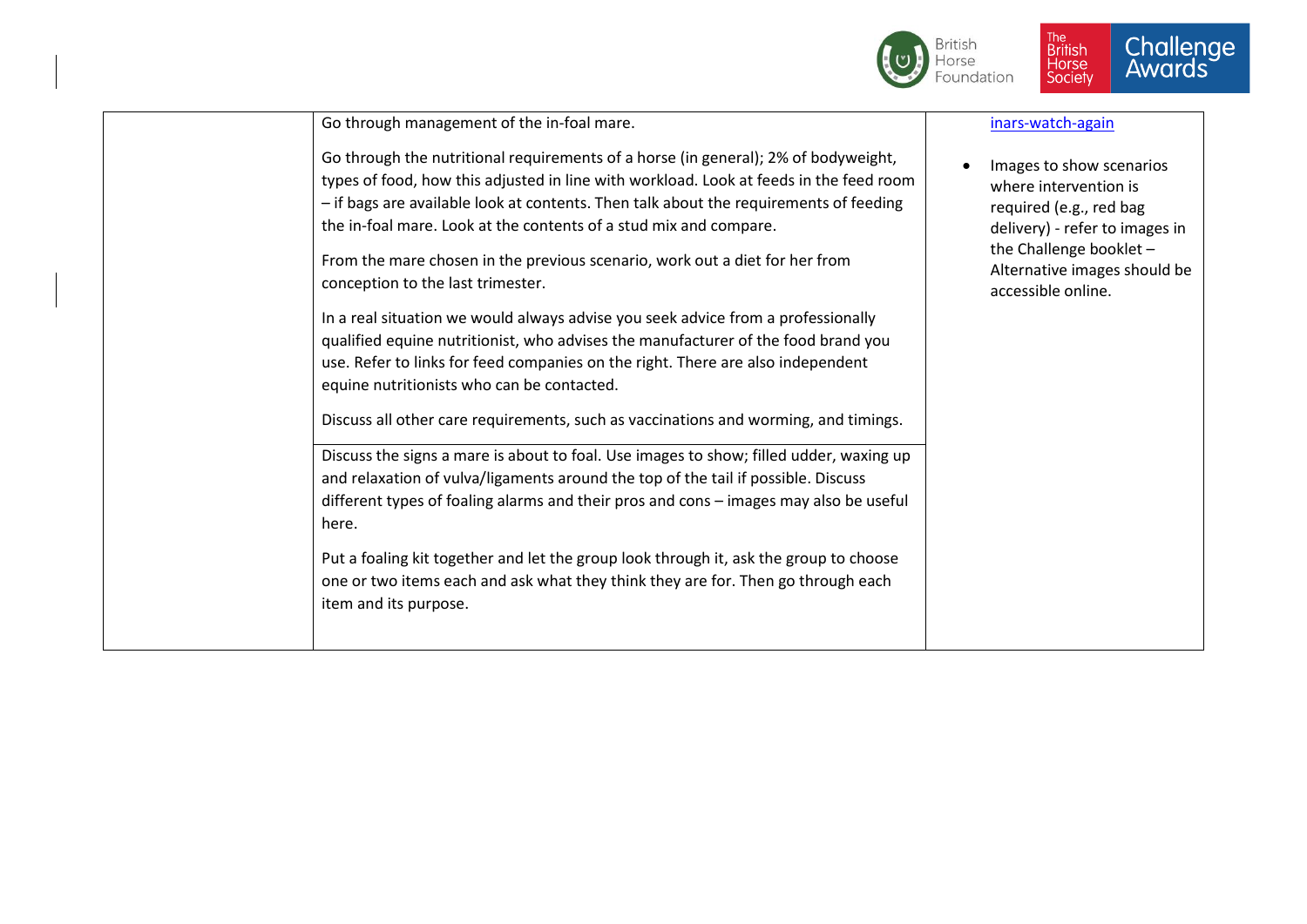



| Talk through the foaling process. It may be useful to use some short video clips here                                                                                                                                                                                                                                                                                   |  |
|-------------------------------------------------------------------------------------------------------------------------------------------------------------------------------------------------------------------------------------------------------------------------------------------------------------------------------------------------------------------------|--|
| that illustrate each stage (links provided in resources column).                                                                                                                                                                                                                                                                                                        |  |
| Go through the timeline for each stage of labour.                                                                                                                                                                                                                                                                                                                       |  |
| Go through the timelines for the foal.                                                                                                                                                                                                                                                                                                                                  |  |
| Events from each timeline can be written on separate cue cards, participants can<br>work together to put these in order on a table.                                                                                                                                                                                                                                     |  |
| Describe scenarios when immediate veterinary attention/intervention is required<br>(mis presentation, red bag delivery). Images may be useful here.                                                                                                                                                                                                                     |  |
| Highlight the situations that require action. It is vitally important the owner/carer<br>knows when to call the vet. Highlight the importance of being on hand to break the<br>membrane if needed. Highlight the importance of calling the vet if the afterbirth is<br>not dispelled within 3hrs, in this situation the mare is very prone to infection and can<br>die. |  |
| Discuss what needs to be done if the mare dies as a result of labour, how to care for<br>the foal and the different options available. Could use examples here of adds on<br>social media seeking foster mares - discuss the pitfalls of this.                                                                                                                          |  |
| Discuss hand rearing - ask if any of the participants have ever come across a horse<br>that had been hand reared. What might be some of the issues, how can this be<br>overcome?                                                                                                                                                                                        |  |
| It may be possible to visit a local stud, many will hold open days, look into what is<br>available in your area.                                                                                                                                                                                                                                                        |  |
| Possible wrap up activities (approx. 10 mins)                                                                                                                                                                                                                                                                                                                           |  |
| Discuss with the participants their views on foaling at home versus sending the mare<br>to stud.                                                                                                                                                                                                                                                                        |  |
|                                                                                                                                                                                                                                                                                                                                                                         |  |